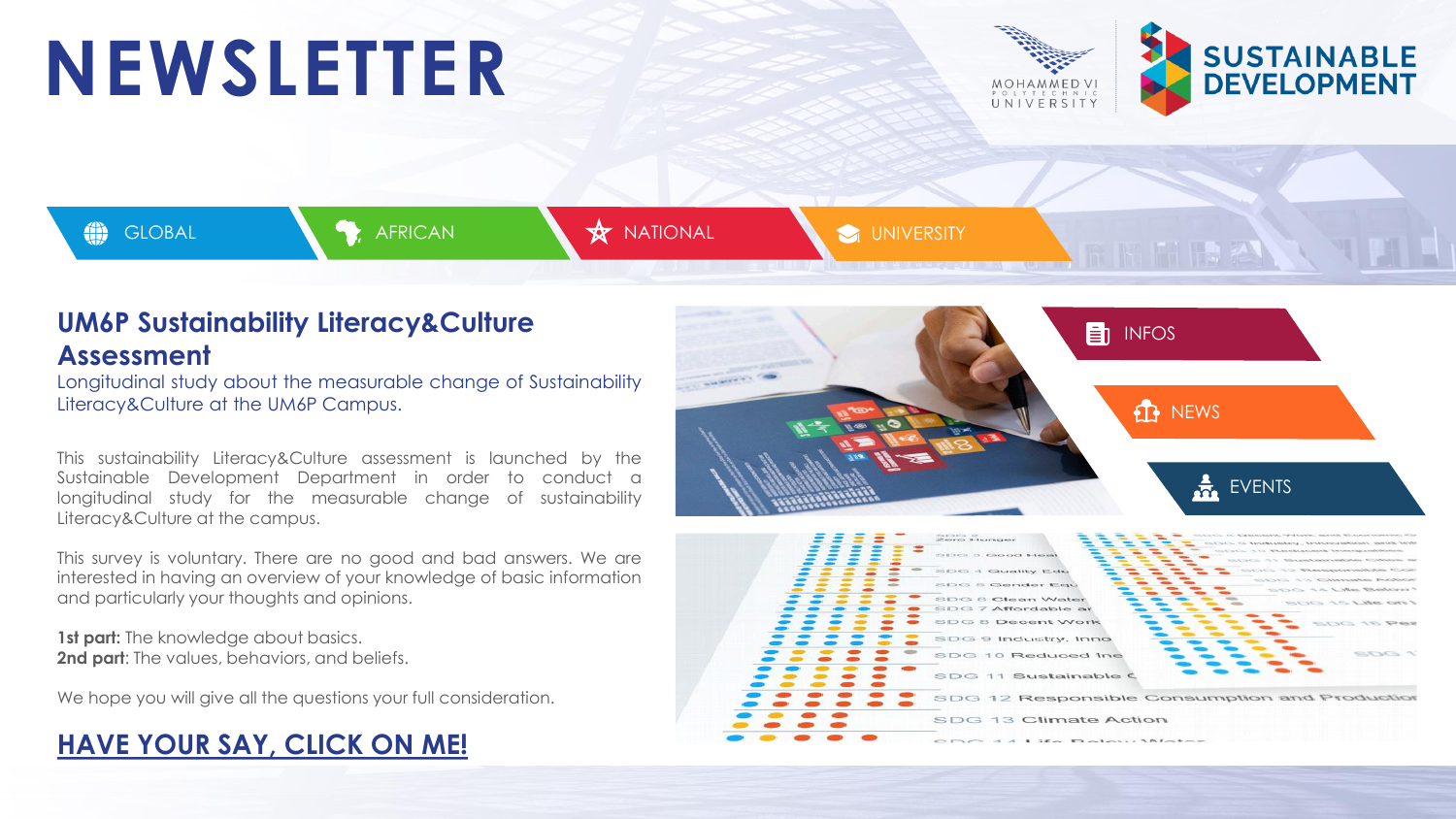#### DD-com

| De:             | DD-com                                                 |
|-----------------|--------------------------------------------------------|
| Envoyé:         | mardi 7 juillet 2020 15:21                             |
| À:              | AII UM6P                                               |
| Objet:          | UM6P - DD   Sustainability Literacy&Culture survey     |
| Pièces jointes: | UM6P - DD - Sustainability Literacy&Culture Survey.pdf |

# **NEWSLETTER**

**GLOBAL** 

e.

**AFRICAN** 

**X** NATIONAL

**UNIVERSITY** 

M C  $U$ 

## **UM6P Sustainability Literacy&Culture Assessment**

Longitudinal study about the measurable change of Sustainability Literacy&Culture at the UM6P Campus.

This sustainability Literacy&Culture assessment is launched by the Sustainable Development Department in order to conduct a longitudinal

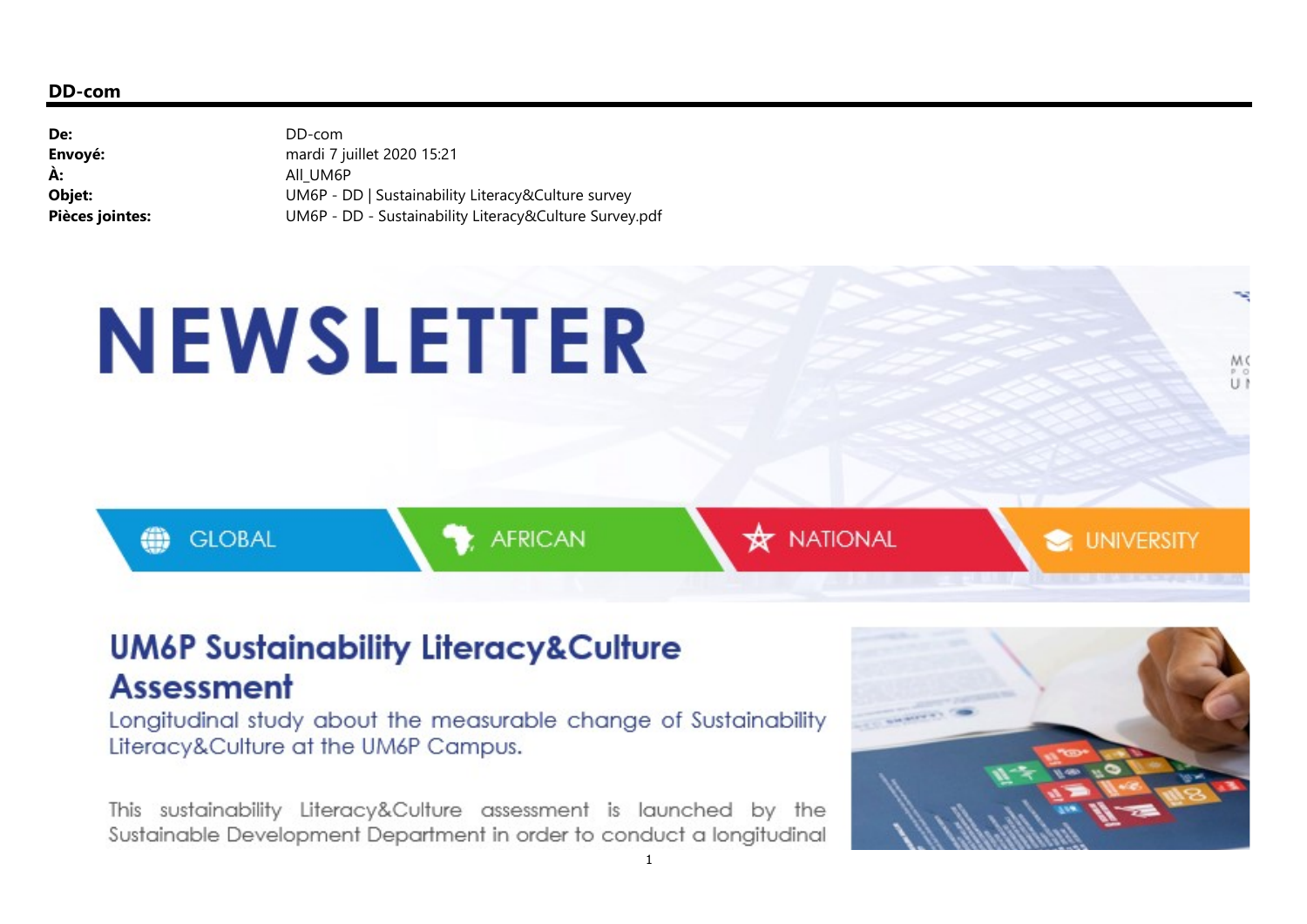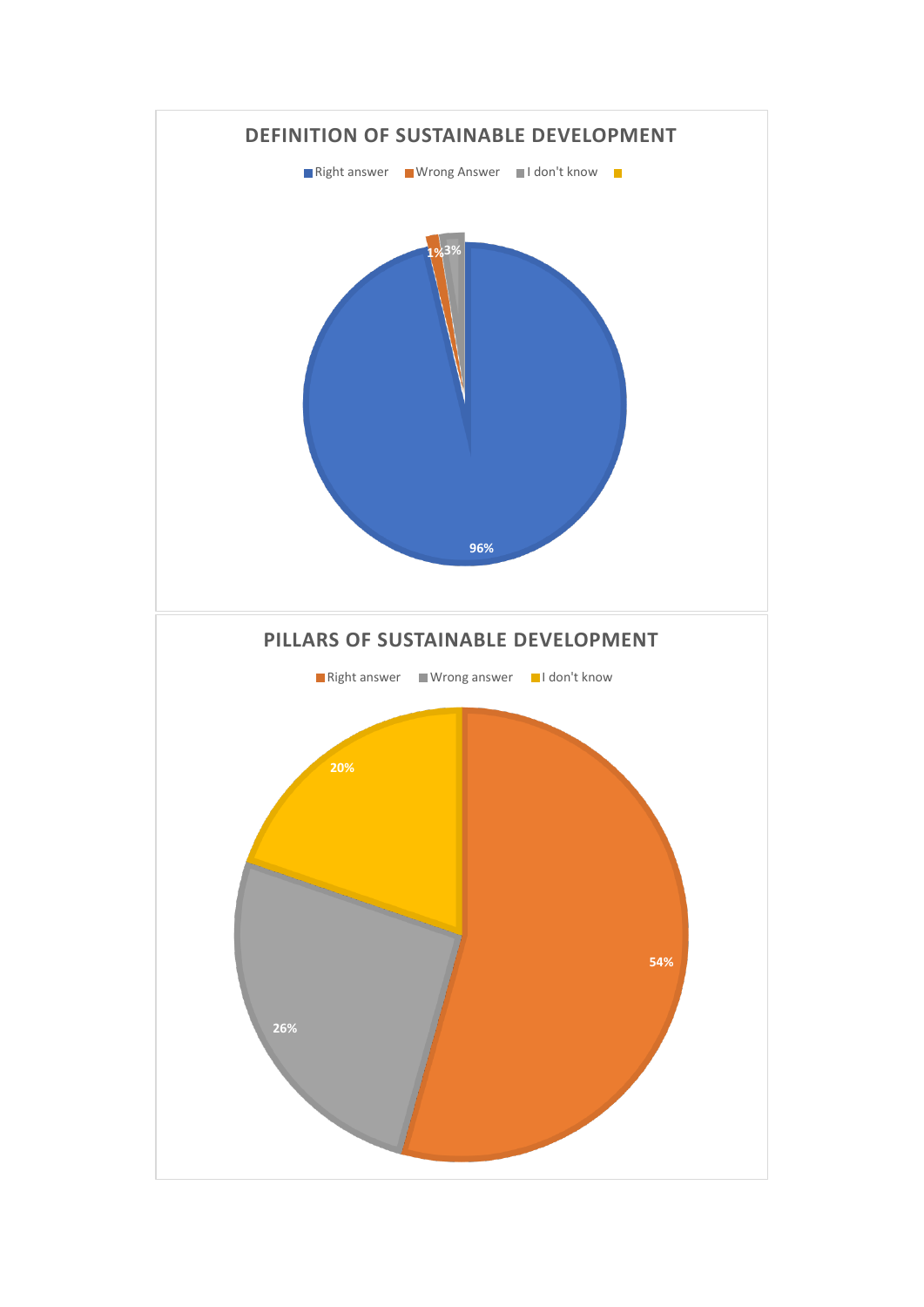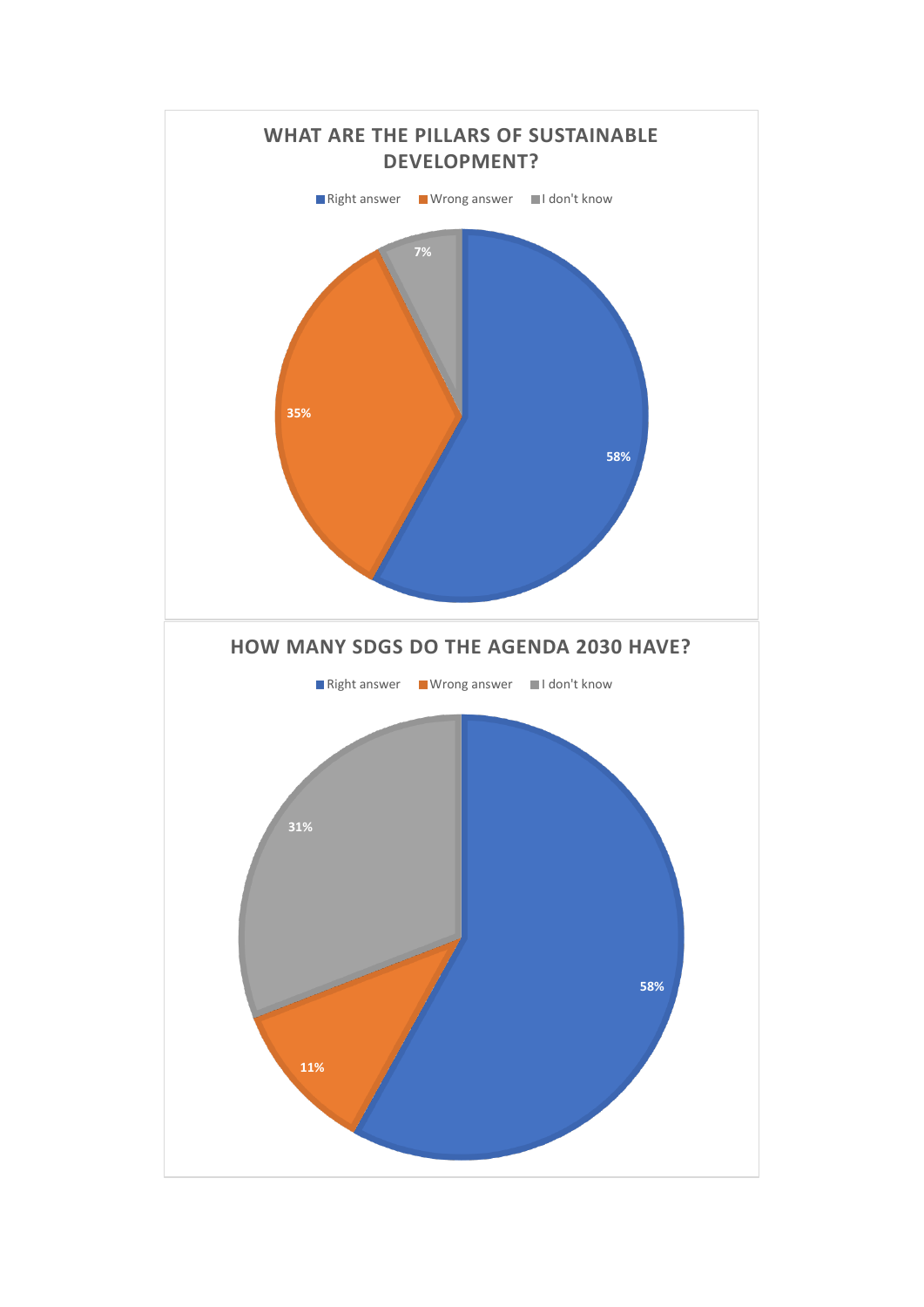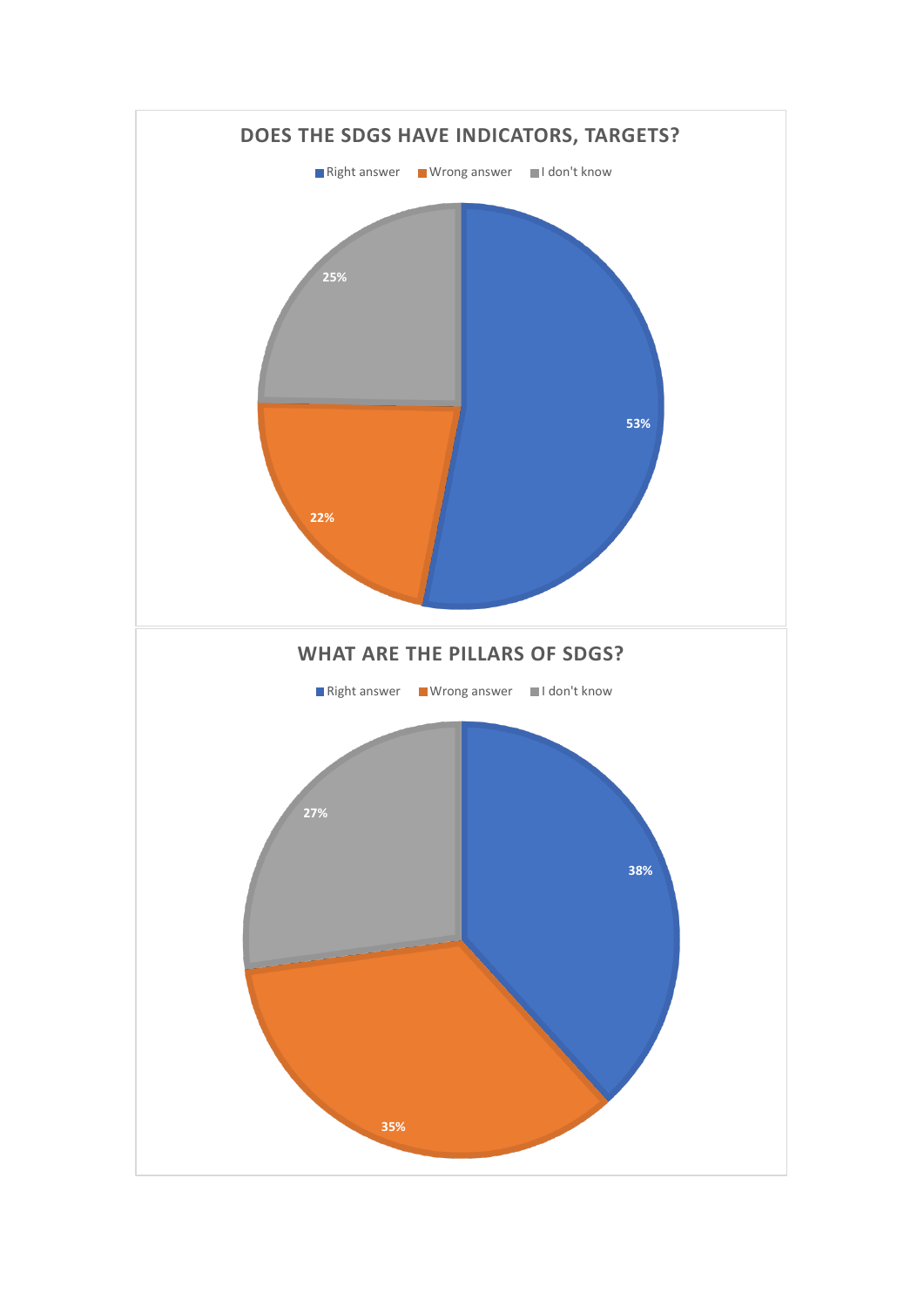